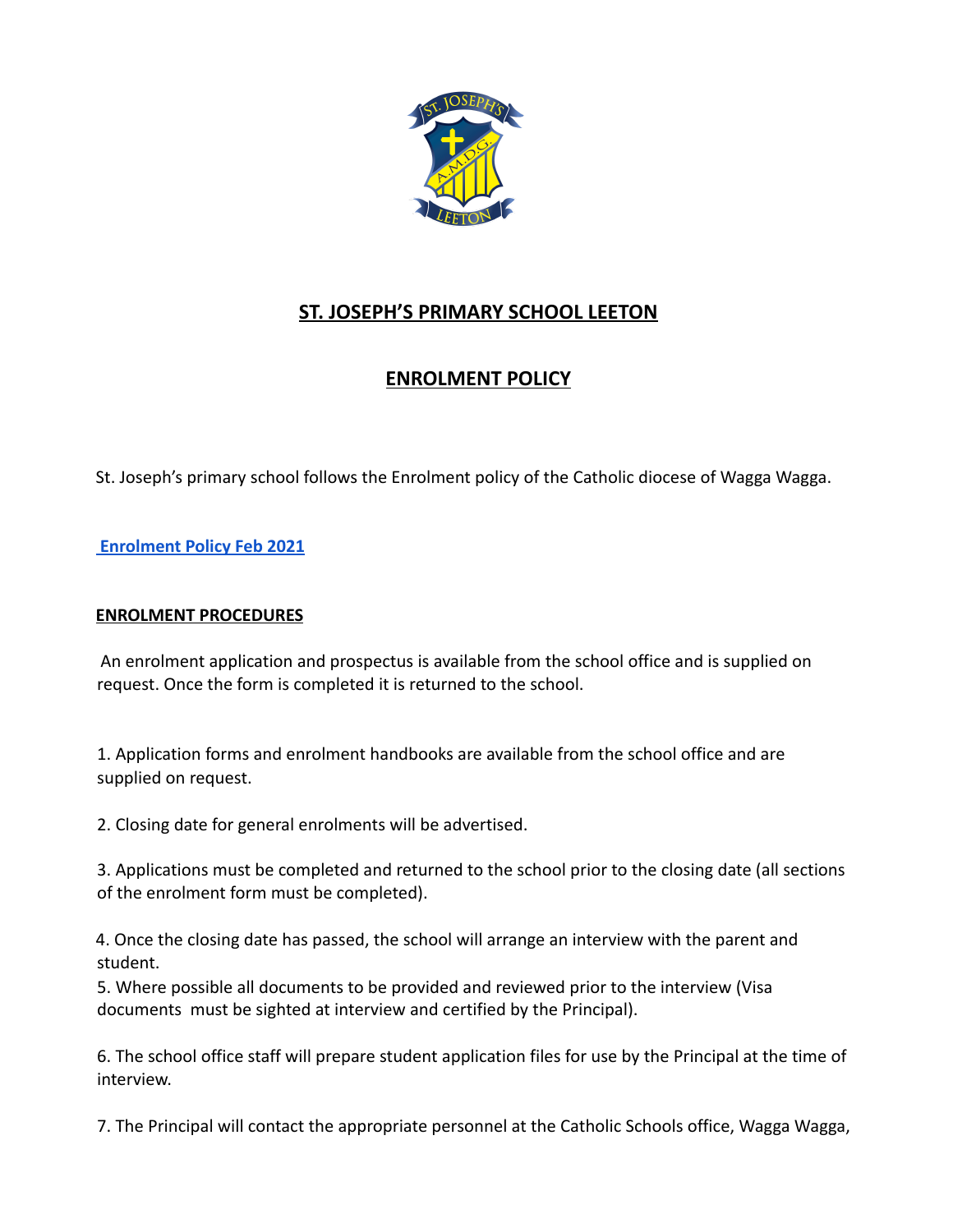if an application falls into the following categories:

- enrolment of students with special needs/learning difficulties
- enrolment of non-Australian citizens
- enrolment of temporary residents
- enrolment of students on student visas
- enrolment of exchange students
- enrolment of students on visitors visas
- enrolment of ESL New Arrivals
- enrolment of LBOTE students
- enrolment of Indigenous students
- part-time enrolment
- students whose 5<sup>th</sup> birthday falls between 1 June and 31 July

#### **ENROLMENT**

After the interview and enrolment process has been finalised, those families of students who have been accepted will be notified.

# **ENROLMENTS AFTER CLOSING DATE**

Enrolments for Kindergarten can be accepted after the closing date. These applicants however, do not take priority over applications received by the closing date. If the school has places available they will need to be processed following the same process. If no vacancy exists they are placed on a waiting list.

# **REFUSAL OF ADMISSION**

The Principal may, after consultation with the Parish Priest and appropriate authorities, refuse an application for enrolment. A probationary enrolment period is not available. The Principal has the ultimate decision in accepting an enrolment. This may include consultation with the Parish Priest and staff at Catholic Education Diocese of Wagga Wagga.

# **PRIVACY LEGISLATION – COLLECTION NOTICE**

Each school collects information, including sensitive information about pupils and parents or guardians before and during the course of the pupil's enrolment at the School. A collection notice needs to be included with each enrolment form sent out from the school. Enrolment forms must also collect sensitive information in regard to the family that is necessary for

the government in regard to funding of schools.

# **Enrolment of Students with Disabilities**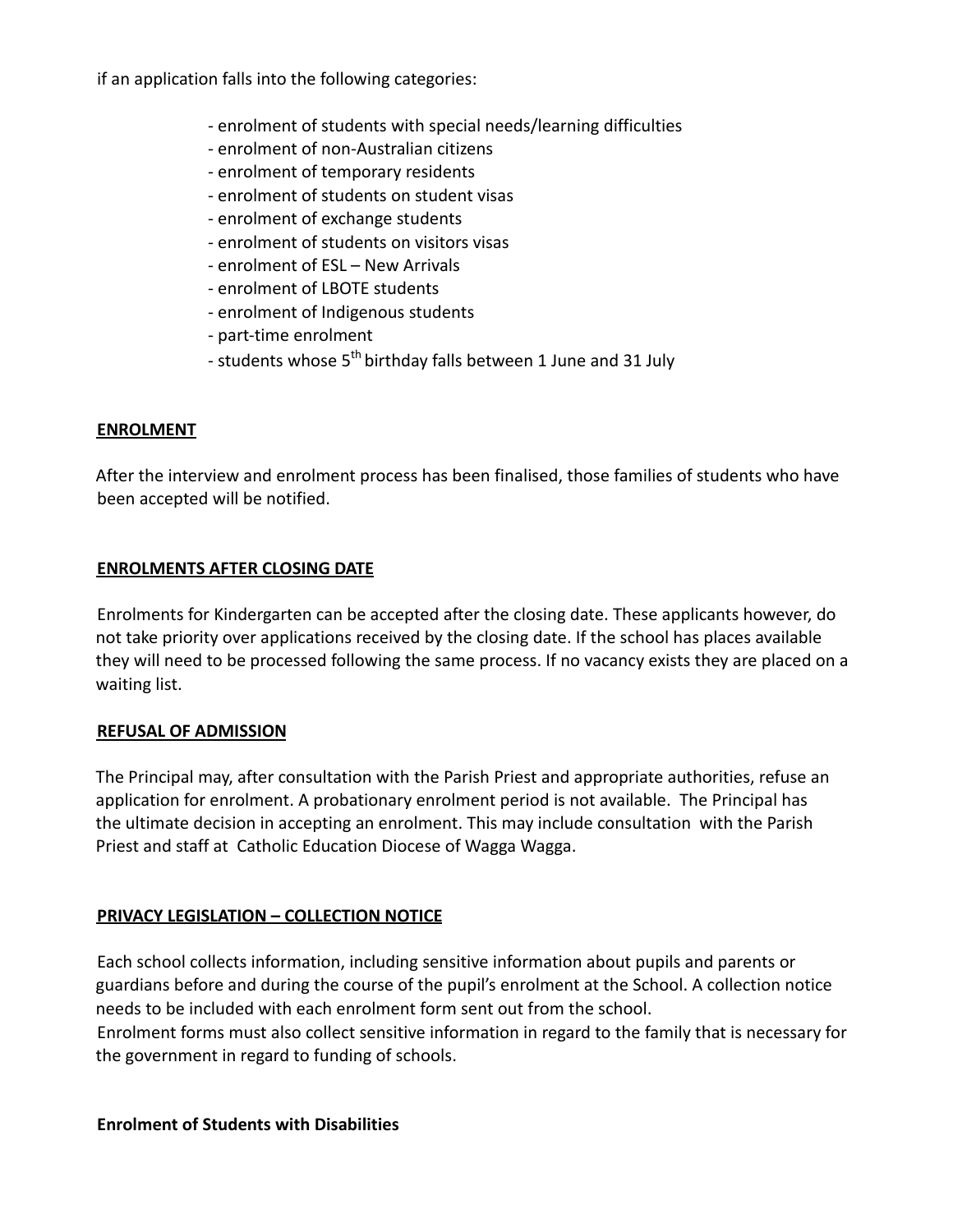The Principal will refer to the Student Support Handbook Sections 1.5 for the Disability Discrimination Act and 1.6 for the Disability Standards for Education 2005 when responding to and processing enrolment applications from students with extra support needs or disabilities. The ascertainment process Section 2.1 of the Student Support Handbook will be followed by the Principal where there are enrolment applications for students with a significant level of need. **ENROLMENT OF NON-AUSTRALIAN CITIZENS**

Non-Australian citizens entering Australia must hold a valid visa and are subject to the specific travel, entry and residency conditions set by the Department of Immigration and Multicultural Affairs (DIMA).

Education is compulsory for non-Australian citizens between the ages of six and fifteen holding a visa granting them permanent resident status and New Zealand citizens holding current New Zealand passports. Outside these ages they may enrol under the same conditions as Australian citizens. Non-Australian citizens holding a temporary visa are subject to specific enrolment conditions as outlined below:

# • **Temporary Residents**

The temporary resident visa allows for the enrolment on a temporary basis of school aged students in a New South Wales school. Enrolment is only for the period specified on the visa. Visa numbers need to be checked by appropriate personnel at the CSO before enrolment is accepted. Students may be Full Fee Paying overseas student.

#### • **Visitor Visas**

Visitor Visas include business visitors, medical treatment visitors and tourists. A student on a visitor visa may be able to enrol for a maximum period of three months which cannot be extended. School fees must be paid pro rata for the number of weeks the student is enrolled in the school.

Under Commonwealth Government regulations, international students holding temporary visas have a lower enrolment priority than Australian citizens, permanent residents and approved temporary residents. If students on visitor visas directly approach a school they should be referred to the Catholic Schools Office.

#### • **Bridging Visas**

Non-Australian citizens are granted a bridging visa if they have an undetermined application for a substantive visa before the Department of Immigration and Multicultural Affairs (DIMA). Bridging visas come into effect when the initial substantive visa has expired. Prospective students on bridging visas may be enrolled if the visa states that the holder has work rights.

# ● 500 visa students

Parents wishing to enrol students on a 500 visa cannot do so until CEDWW has been notified and has investigated the visa application conditions with the department of Immigration. There is only one exception on a 500 visa which will enable St Joseph's Leeton to enrol this sub class.

500 visas are full feepaying overseas students and are required to pay overseas student fees as